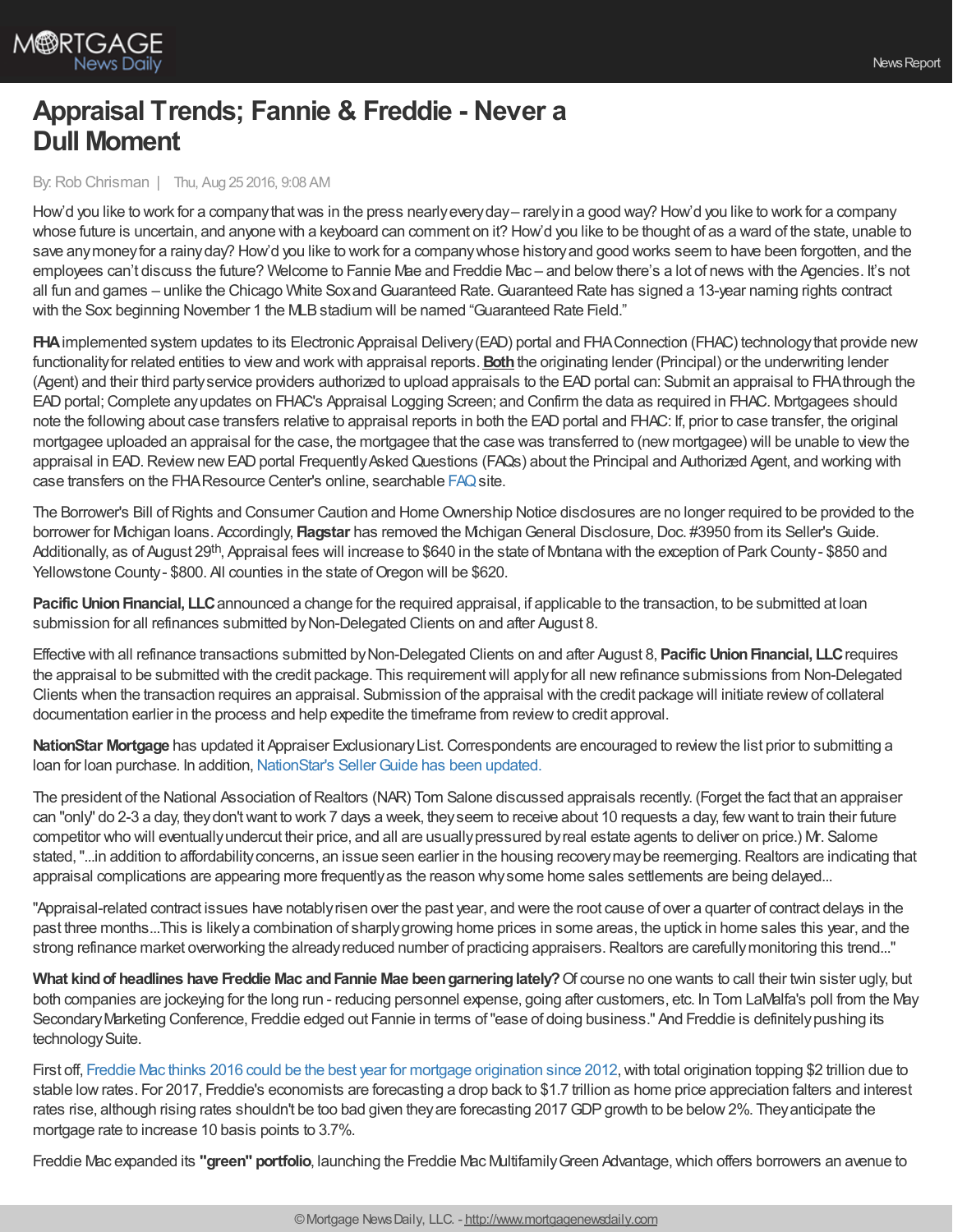## **M®RTGAGE News Daily**

## obtain better pricing and increase their Freddie Mac loan amounts to finance energyand water improvements on multifamilyproperties.

Both Agencies reported their second quarter earnings. Fannie Mae reported \$2.9 billion of operating profit before the payment of preferred stock dividends,while Freddie Mac reported an operating profit of \$993 million. Earnings at Fannie Mae beat manyestimates primarilyon a \$1.6 billion loss provision benefit, while earnings at Freddie Mac missed due to \$2.1 billion derivative loss.

The FHFA released "Results of Fannie Mae and Freddie Mac Dodd-Frank Act [Stress](http://www.fhfa.gov/SupervisionRegulation/DoddFrankActStressTests) Tests. Under the severely adverse scenario, projected draws were projected to range between \$49.2bn and \$125.8bn (depending on treatment of deferred taxassets) which would leave between \$208.9bn and \$132.2bn in available funding commitment under the Senior Preferred Stock Purchase Agreement with Treasury. To date, the GSEs combined have drawn \$187.5bn from the Treasury agreement, with \$258.1bn still available.

Howabout this headline from lastweek? **[Everybodyhas](http://www.bloomberg.com/news/articles/2016-08-18/the-fix-is-out-fannie-and-freddie-heading-for-new-troubles) a planfor Fannie andFreddie but nothinggets done.** Plentyof ideas have been floated. Former FHFA Director Edward DeMarco and ex-Senate Republican staffer Michael Bright have proposed turning the GSEs into lender-owned insurers. Others have suggested transforming them into what amount to mortgage utilities, with capped rates of return, essentiallykeeping them in place in a more regulated form. So everyone in DCrealizes that the current state of affairs (with theGSEs as wards of the state) is unsustainable, however no one really knows what to do with them. The US taxpayer bears the credit risk of 90% of all new origination. Republicans would like the government less involved with the mortgage market, while Democrats would like to see them officiallynationalized and made a government owned corporation. The point is moot, however, in that there is nothing obvious in the private sector capable of outright easily replacing them.

Here is an [in-depth](http://www.miamiherald.com/news/business/real-estate-news/article93888877.html) look at Fannie and Freddie. The author gets into everything from their creation, current position under supervision and potential future options for the 2 giants. I did not agree that the connection between the 30-year fixed mortgage and the existence of Fannie and Freddie is as interdependent as the author makes it seem. At the same time, there was an interesting quote in the middle of the piece that Americans believe theyshould have access to an affordable mortgage just as we have come to relyon electricitydeliverywhen we turn on the lights. If true, this is another example where popular demand mayoutweigh what's actuallybest for the economyor the country.

The article raises the issue of the need to decide what takes precedent: our expectations or our country's financial health. When those two thing align, like in the case of entrepreneurship (we believe it is a good thing / pays off and overall it is a good thing), everyone wins. When Americans demand something that is riskylong-term, it is supposed to be when Congress or other institutions step in to make a judgment call. Increasingly, that's not happening and no one is willing to denyAmerican expectations.

So has **Americanexceptionalismbecome American"expectationalism?"** This is not altogether a bad thing as long as we recognize our expectations of comfort take precedent and may(in some cases) cost more. Therefore,we have to do other things, like paymore for the 30 year fixed mortgage or paymore to the federal government in other ways, to offset the risks associated with giving everyone what they expect. If we can be honest about that, we can continue to provide 30-year fixed mortgages to everyone. If we cannot be honest about it, we'll continue to want our cake and eat it too (affordable mortgages for all, lowstudent debt, lowtaxes and vibrant growing economy) which is an impossible position going forward.

Note that Fannie & Freddie were 100% owned by the government (Fannie Mae was a New Deal phenomenon), and LBJ made them a [nominallyprivate](http://content.time.com/time/business/article/0,8599,1822766,00.html) institution. The reason? Fannie Mae's debtwas becoming a problem for the national balance sheet and was making it difficult to finance the Vietnam war. Brent Nyitray points out that, "LBJ wanted Fannie Mae's debt off the official books of the US Government, so he spun off a piece to private investor. So, yes Virginia, the first user of off-balance sheet financing was Uncle Sam."

AUScourt has [ruled](http://blogs.wsj.com/moneybeat/2016/08/23/in-a-blow-to-fannie-and-freddie-shareholders-court-tosses-out-another-lawsuit/) that shareholder rights transferred to the Federal Housing Finance Agencywhen Freddie Mac entered conservatorship in 2008. The ruling follows a shareholder's request to viewfinancial records of the mortgage-finance company.

Once again the bond market continued with its "steadyas she goes,""dog days of summer" price movement. Wednesdaythe fixed income markets again saw a narrow trading range, less than 3 basis points on the 10-year which once again closed in the 1.50% bracket - this time at 1.56%. The usual parties were in selling mortgage-backed securities, and the usual parties were in buying (today through mid-September we should expect the Fed's appetite for MBS to still average over a billion a day).

This morning we've already had the always volatile Durable Goods (+4.4%, very strong) and weekly Initial Jobless Claims (-1k to 261k). Before the sun comes up in manyparts of the U.S., **the 10-year is at 1.57%andagencyMBSprices are, once again, nearlyunchanged.**

## **Jobs andAnnouncements**

**Texas Capital Bank, N.A. continues to grow its Correspondent Lending business and spread the word to potential lender clients of its** account executive lineup: Andrew Gauder and Becky Lottridge-Northeast, Nathan [Rohrmeier](mailto:nathan.rohrmeier@texascapitalbank.com) and Page [Woodall](mailto:page.woodall@texascapitalbank.com)- Southeast, Brad Buchanan and [Jennifer](mailto:jennifer.seward@texascapitalbank.com) Seward- South, [Susan](mailto:susan.king@texascapitalbank.com) King and Cari [Smith](mailto:cari.smith@texascapitalbank.com) - Northwest, and Paul [Speck](mailto:paul.speck@texascapitalbank.com) and Rob [Loesch](mailto:rob.loesch@texascapitalbank.com) - Southwest. To learn